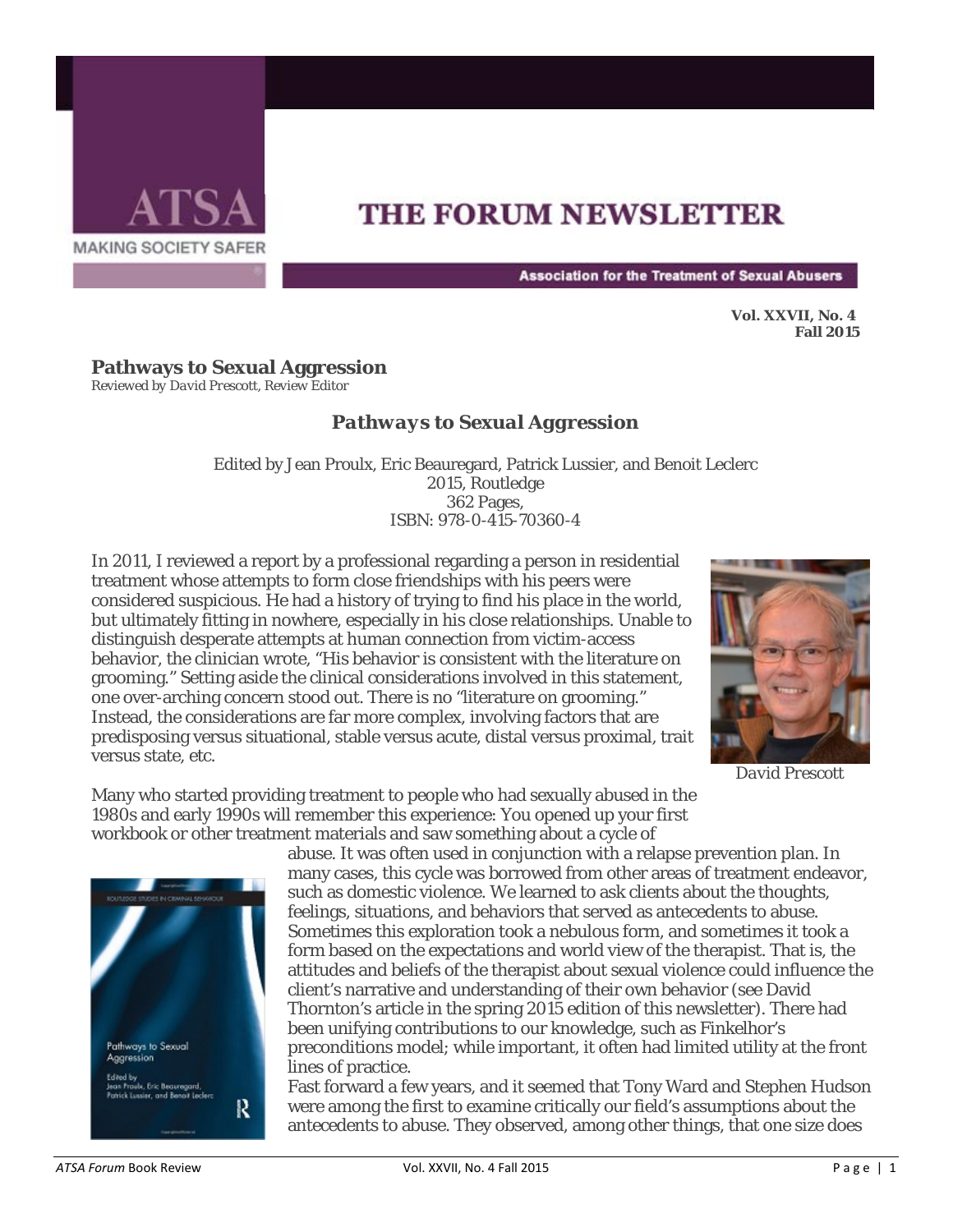not fit all, and that without an understanding of the goals and motivations of the client at each step of the offense process, one couldn't fully understand or prevent sexual re-offense. Their early papers formed the basis for what is now known as the self-regulation model (SRM, and its revised version, the SRM-R). In practice, the SRM-R is often coupled with the good lives model, and in research it has come to stand on its own as a means of understanding offense trajectories.

Now in 2015, Jean Proulx and his colleagues present *Pathways to Sexual Aggression,* an accessible overview of the past and current research into the antecedents of sexual offending. To the author's knowledge, it is the first entire volume devoted specifically to this most important topic. The editors' own motivation, goals, and predisposing factors are straightforward. From the preface:

*Most people who read an article in the newspaper about the brutal rape of a woman by a stranger, or the longstanding sexual abuse of a young boy by his stepfather have a strong visceral reaction which is a mix of anger, fear, and incomprehension. Apart from these aversive reactions, several questions also come to people's minds: Was this offender crazy or sexually obsessed? What is the purpose of such outrageous acts? To answer these questions, the authors of this book review theoretical and empirical models of the processes that lead men to sexually assault children or women, whilst also presenting new results and models on this topic.*

After a close reading, this self-assessment is clearly accurate. Proulx and his colleagues provide both old and new information that is suitable to all scholarly audiences. For those unfamiliar with the history of research into the myriad precursors to abuse, the summaries of past knowledge will be very helpful. For those who lived through each iteration of this knowledge, the chapters provide a useful reminder that serves as a springboard for discussion of new results. For those who wonder if they have time to read an entire book on the topic, there is a remarkable consistency across the volume such that the reader can easily focus in on historical and/or newer elements on a chapter-by-chapter basis, making the book far more palatable than it might have been. In the end, there is a singular flow to the many voices that make up this book.

The structure is straightforward. There are four parts:

- Theoretical and empirical bases
- Pathways in the offending process of sexual aggressors: A research program
- Criminal career and recidivism in sexual aggressors
- Pathways in the offending process of sexual aggressors: Additional studies

Part 1 begins, naturally enough, with Bill Pithers' work with relapse prevention and the Tony Ward/Stephen Hudson Pathways/SRM model before moving into a discussion of the routine activities and rational choices in the offending process of adult men who sexually abuse. It lays the foundation for the sections that follow as well as providing necessary historical context.

Part 2 explores the offending process of various kinds of sex offenders, with chapters focusing in turn on extrafamilial sexual aggressors against women, men who sexually assault within a marital context, extrafamilial child molestation, intrafamilial child molestation, sexual abuse of adolescents, and those people who are polymorphic in their offences. These chapters present both new data as well as a historical overview, and are written in various combinations by the editors and a handful of colleagues.

Part 3 explores the criminal career and recidivism patterns of people who sexually abuse, exploring questions regarding the relationship between criminal and sexual offending trajectories among people involved in extrafamilial sexual aggression. The diverse findings again illustrate that one size does not fit all when understanding the origins of sexual abuse. The authors also make the point that when people develop in criminally diverse ways they may also develop more diverse pathways into repeat sexual